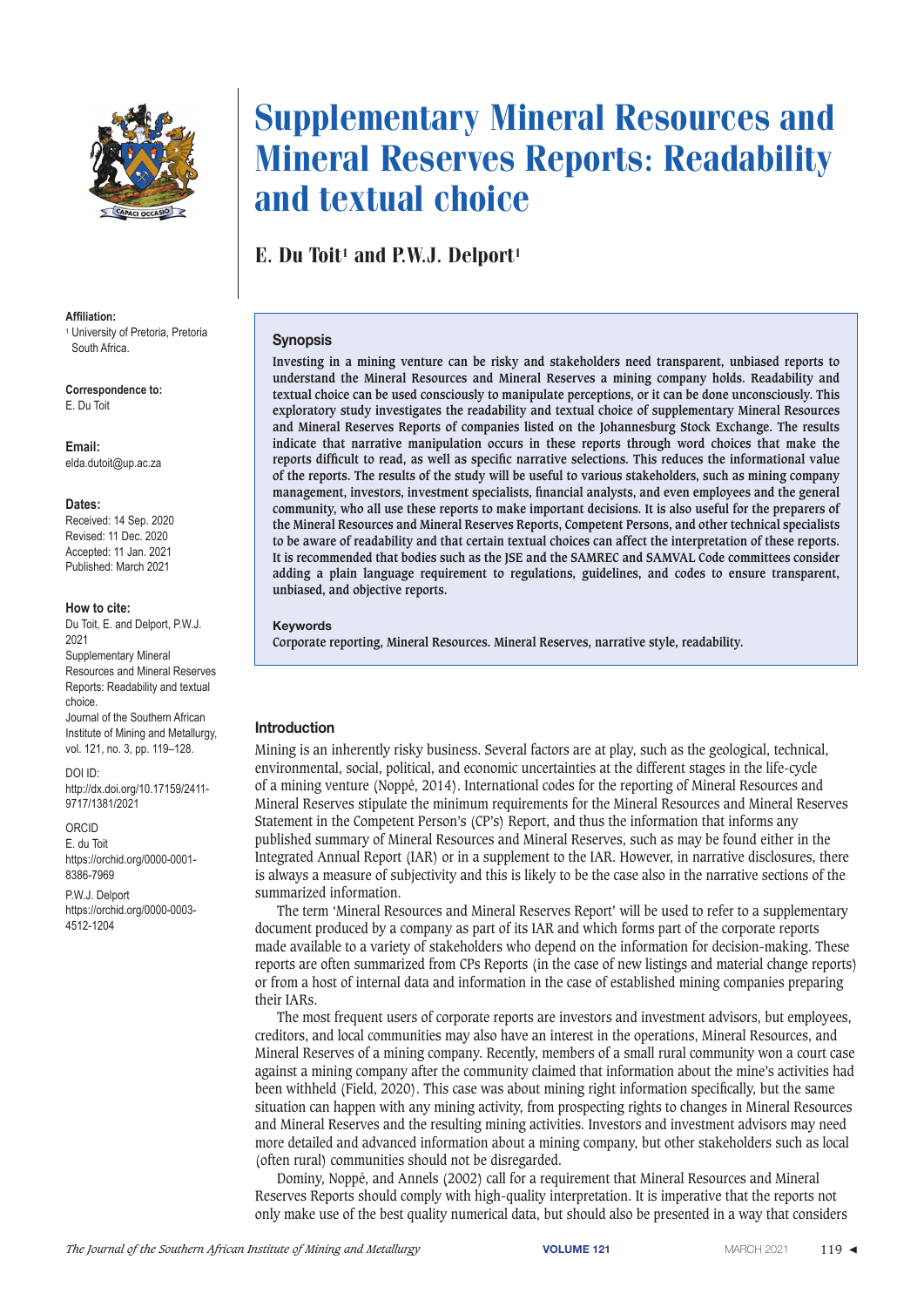the goals and background of the company's various stakeholders. Even though the users of corporate reports are most often highly educated individuals, one cannot assume that this is the case for all and not everyone can be expected to be an expert in the technical aspects of a mining venture. The US Securities and Exchange Commission (SEC) made strides when it not only published the Plain English Handbook for creating clear corporate disclosures, but also prescribed a plain English requirement in its SEC S-K 1300 regulation for mining disclosures. This was a first step in recognizing that disclosures are often written in a way that hampers understanding and decision-making for all stakeholders (SEC, 1998). In response to the SEC Plain English Handbook, Montevirgen (2016) emphasises that word choice can significantly affect reading efficiency, that readability presents opportunities for competitive advantage, and that readability encourages trust.

The Johannesburg Stock Exchange (JSE) Listings Requirements Section 12, Clause 12.2 stipulates that the CP's Report, and thus any summarized Mineral Resources and Mineral Reserves Report of a listed mining company, has to comply with the requirements of the South African Code for the Reporting of Exploration Results, Mineral Resources and Mineral Reserves (SAMREC) and the South African Code for the Reporting of Mineral Asset Valuation (SAMVAL), also known as the SAMCODES. These Codes provide guidance on how Mineral Resources and Mineral Reserves must be estimated, valued, and reported. However, the Codes do not make any mention of the language companies should use when they report on Mineral Resources and Mineral Reserves. The JSE Listings Requirements mention the use of plain language in two places, namely where index disclosure transparency is discussed and in an Appendix to Schedule 16, related to conflicts of interest. Unlike the SEC, which stipulates how companies should create clear disclosure documents, the JSE, SAMREC, and SAMVAL do not yet specifically prescribe the use of plain language nor require companies to avoid biased language. There are, however, talks about including the concept of plain language use in future versions of the SAMCODES, and Introductory and Advanced SAMCODES training courses already include references to plain language.

Noppé (2014) states that disclosures on Mineral Resources and Mineral Reserves should convey a balanced view of the opportunities and risks a project presents. Since reporting is for the benefit of various stakeholders, the information should be presented in a way that is accessible to all. Not all stakeholders are lawyers, accountants, or investment bankers (SEC, 1998), and it stands to reason that even fewer are CPs on a particular commodity. It is important to note that this paper does not endorse the idea of 'dumbing down' information, but as the SEC Plain English Handbook explains, a complicated concept can be written in a way that ensures someone who is not an expert in the field can still understand (SEC, 1998).

Interested parties require transparent reports, *i.e*. reports that are unbiased in their reporting, to understand the Mineral Resources and Mineral Reserves the company holds (Dominy, Noppé, and Annels, 2002). Although CPs use diverse ways to estimate Mineral Resources and Mineral Reserves, the classification criteria and methods used must be clearly described, so that the stakeholder can make informed decisions. Unreadable or biased language in these reports can lead to incorrect interpretations by stakeholders. Noppé (2014) gives examples of the far-reaching effects that misinterpretation of a final

Mineral Resources and Mineral Reserves estimation could have. However, apart from actual mistakes in a Mineral Resources and Mineral Reserves Report, there are other 'softer' factors that can also play a role. The first is readability. An analysis of the readability of IARs, showed that public corporate reports are often only accessible by a significantly specialised audience (du Toit, 2017), whereas the reports are in fact available to and meant for a wide stakeholder audience. A lack of readability, intentional or unintentional, can affect the informational value of Mineral Resources and Mineral Reserves Reports as part of the corporate report portfolio of a listed company. In addition, specific textual choices can lead to the misinterpretation of a report, as can be seen in Laskin (2018), who found that companies frame their reports in a way that manipulates stakeholder impressions. Textual choice in this sense refers to the use of specific words to convey a particular message, for example the use of optimistic words to hide negative news. The use of a specific tone can thus cause bias in the impression it creates of the company. A prime example is Steinhoff NV, which used excessively optimistic language in its IAR shortly before the company was found out for committing fraud (this is based on an analysis of the Steinhoff IARs using specialized software). The aim of a corporate report of any kind is to present an unbiased view of the company, its operations, and its performance. Even though the Mineral Resources and Mineral Reserves Report or sections thereof appearing in the IAR is checked by a CP before publication for factual correctness, poor readability or use of a specific narrative tone may not raise concern.

Readability and textual choice can be used consciously to manipulate, or unconsciously. However, if a report preparer and/ or CP pays specific attention to these matters before publication of the report, it can improve the transparency *(i.e*., objectivity) and ultimate the usefulness of supplementary Mineral Resources and Mineral Reserves Reports. The research question investigated in this study can be stated as follows:

*What constitutes readability of supplementary Mineral Resources and Mineral Reserves Reports, and what specific textual choices are applied by the preparers thereof?*

This exploratory study investigates the readability and textual choice of Mineral Resources and Mineral Reserves Reports (made available as supplementary reports to the IARs) of listed mining companies in South Africa. The purpose is to investigate the readability and narrative choice of the reports as they are made available to a variety of stakeholders.

Firstly, the results of the study will be useful to mining company management, investors, investment specialists, and analysts, who all use these reports to make important decisions about a company's financial prospects. Secondly, the results show preparers of the Mineral Resources and Mineral Reserves Reports that readability and certain textual choices can cause bias in the report. The study acts as a reminder that not all stakeholders are sophisticated readers or technical experts on the activities of a mining venture. Finally, the study indicates to bodies such as the JSE, and the SAMREC and SAMVAL Code committees that it may be necessary to improve regulations, reporting guidelines, and reporting codes even further by including recommendations for plain language and even suggestions on the use of certain textual choices.

The rest of the paper is structured as follows: An overview of the literature is followed by the method employed in the study. The results of the analyses are then presented, followed by a discussion and conclusions.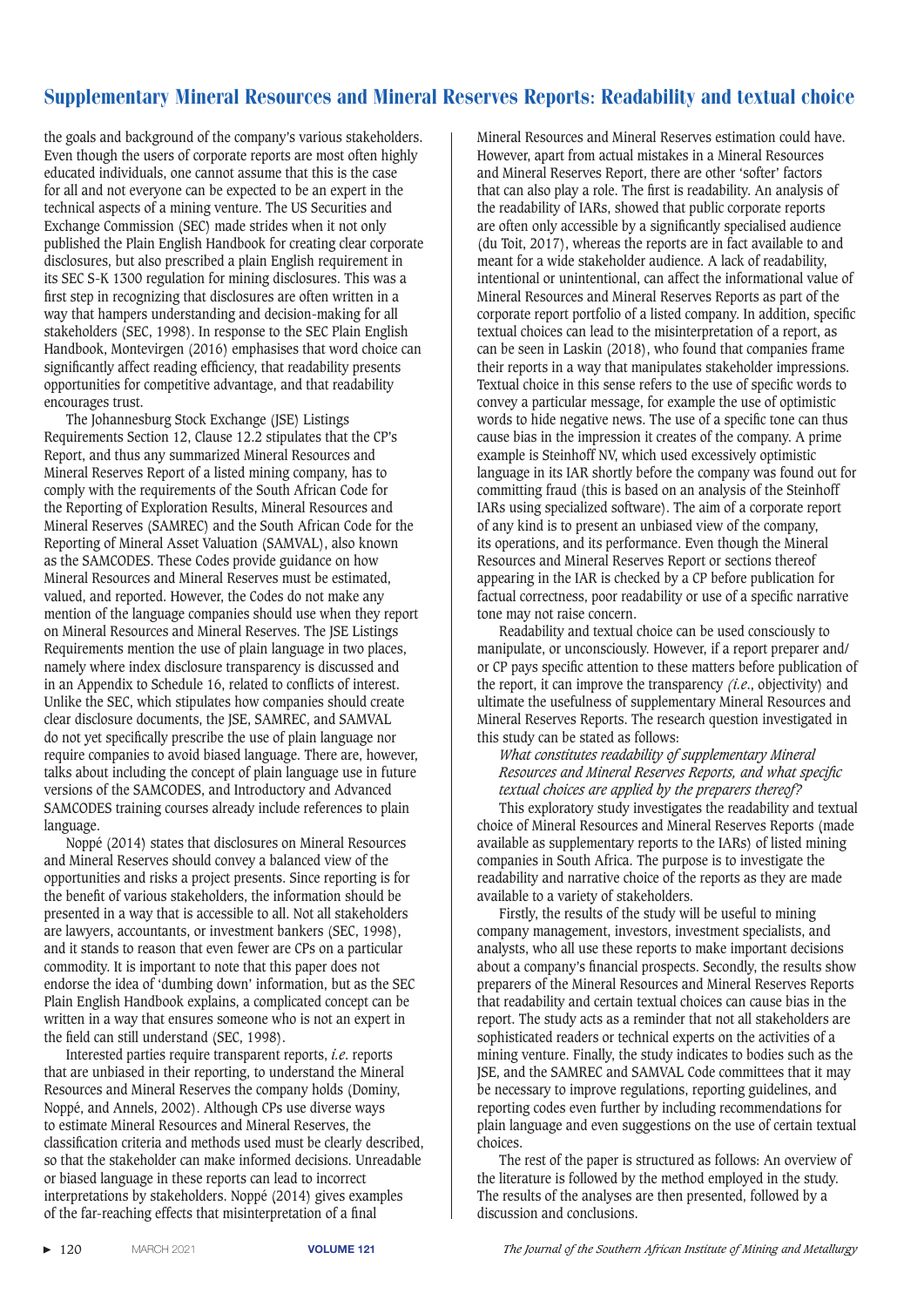### **Literature review**

The theoretical foundations of this study are the stakeholder and legitimacy theories. A company has responsibilities towards a wide variety of stakeholders, such as investors, employees, suppliers, the government, and many other interested and affected parties (stakeholders) have an interest in the performance of a company (Freeman, 1984). Corporate reports are not only prepared for the benefit of stakeholders as per stakeholder theory; they are also part of legitimacy theory, seeing that companies use such reports to legitimize their actions (Barkemeyer *et al.*, 2014; Böhling and Murguía, 2014; Camilleri, 2019; Criado-Jiménez *et al*., 2008; Daub, 2007; de Villiers, Low, and Samkin, 2014; Maubane, Prinsloo, and van Rooyen, 2014; O'Donovan, 2002).

However, where reporting is concerned, a subset of legitimacy theory, namely impression management theory, should also be considered. Impression management theory states that companies present their reports in a way that aims to create a specific impression of the company and its performance, thus manipulating the perceptions of stakeholders to obtain legitimacy (Cho, Michelon, and Patten, 2012; Criado-Jiménez *et al*., 2008; Daub, 2007; Diouf and Boiral, 2017; Emel, Makene, and Wangari, 2012; Hooghiemstra, 2000; Jones *et al*., 2017; Merkl-Davies and Brennan, 2007; O'Donovan, 2002; Stacchezzini, Melloni, and Lai, 2016). Impression management may involve, for example, the use of poor readability to hide poor performance (Courtis, 2004; Diouf and Boiral, 2017; Hasan, 2018; Merkl-Davies and Brennan, 2007; Rutherford, 2003; Smeuninx, de Clerck, and Aerts, 2020) or writing reports in a specific tone, such as optimistic language, to give the impression that the company is doing well (Fonseca, 2010).

Corporate reports, especially reports that are mostly narrative, are frequently criticised for a lack of quality and reliability (Cho *et al*., 2012; Diouf and Boiral, 2017; Emel *et al*., 2012), being difficult to read (Smeuninx *et al*., 2020), and for being marketing tools for legitimization or impression management (Diouf and Boiral, 2017; Merkl-Davies and Brennan, 2011; Ngwakwe and Mtsweni, 2016; O'Donovan, 2002; Stacchezzini *et al*., 2016). There may be a disconnect between the goals and competencies of the preparers of Mineral Resources and Mineral Reserves Reports and those who use them. The CPR, which includes the estimation and valuation of Mineral Resources and Mineral Reserves, has to be prepared by a 'Competent Person' (SAMREC, 2016) and any valuation conducted by a Competent Valuator (CV) (SAMVAL, 2016). The information in the supplementary Mineral Resources and Mineral Reserves Report is based on this information, prepared by report writers, and checked by a CP\ and CV for accuracy. The requirements for a CP and a CV do not stipulate any financial, accounting, or investment knowledge, even though the report may be prepared for use by investors, analysts, management accountants, and other persons who operate in the financial domain. It makes sense that Mineral Resources and Mineral Reserves Reports that lack general readability and make use of specific textual choices can potentially be a means to manipulate the perceptions of readers. For such reports to be useful for financial professionals and others, they need to be transparent and clear in their meaning, without obfuscating the facts, whether intentionally or unintentionally. It is thus necessary for finance and mining specialists to work together to ensure that all parties can benefit

equally from the effort that goes into a Mineral Resources and Mineral Reserves Report.

There is increasing interest in textual analysis of corporate reports (Hasan, 2018). Textual analysis can be used to analyse readability (Bonsall *et al*., 2017; Li, 2008) and the tone used in a report. Both readability and tone are used by companies to manipulate stakeholder impressions (Hasan, 2018; Rutherford, 2003). The purpose of any corporate report is the disclosure of information for decision-making and to that end stakeholders prefer short, focused, and readable reports (Caglio, Melloni, and Perego, 2020; Lambert, Leuz, and Verrecchia, 2007; Smeuninx *et al*., 2020; Zhou, Simnett, and Green, 2017). Several studies have investigated the readability of the narrative sections of corporate reports (Bonsall *et al*., 2017; Bonsall and Miller, 2017; du Toit, 2017; Hasan, 2018; Li, 2008; Loughran and McDonald, 2014, 2016; Smeuninx *et al*., 2020) and most found the narrative sections of such reports to be unclear. Studies have also investigated the textual tone of narrative disclosures, especially the presence of optimistic and 'certainty' words (Arena, Bozzolan, and Michelon, 2015; Cho, Roberts, and Patten, 2010; Davis, Piger, and Sedor, 2006; Hassan, 2019; Ober *et al*., 1999).

The conclusion derived from the literature is that a report can be considered to be poor quality if it is difficult to read (Bonsall *et al.*, 2017; Caglio *et al*., 2020; Loughran, and McDonald, 2016), and if it is biased through using a specific narrative tone (Huang, Teoh, and Zhang, 2014).

### **Method**

The study uses a limited sample of supplementary Mineral Resources and Mineral Reserves Reports obtained from the websites of JSE-listed mining companies over a period of two years, 2018 and 2019. Of the 29 listed companies, 16 issued a supplementary Mineral Resources and Mineral Reserves Report in 2018, and 17 in 2019. The sample thus consists of 33 supplementary Mineral Resources and Mineral Reserves Reports. The researchers decided to consider, for this first exploratory study, the stand-alone reports separately and not supplement them with extracts from Mineral Resources and Mineral Reserves sections that appear within other corporate reports such as the IAR. These reports were analysed for readability and textual choice using software, namely *Readability Studio 2019 and Diction 7.1.3*, respectively.

Software is recommended for readability analyses because it is objective, easy to use, and understandable (Clatworthy and Jones, 2001; Courtis, 1998; Eugene Baker, Kare, 1992; Klare, 1974). Because readability tests are used for different purposes, the developers of Readability Studio 2019 by Oleander Software indicate which tests are most suitable for the task at hand. The Flesch Reading Ease, Flesch-Kincaid, and Gunning-Fog measures are recommended for technical reports. These three readability measures are calculated as follows:

- ➤ The Flesch Reading Ease is calculated as [206.835 0.846(number of syllables per 100 words) – 1.015(average sentence length in words)].
- $\blacktriangleright$  The Flesch-Kincaid measure is calculated as  $[(0.39 \times$ average sentence length)  $+ (11.8 \times \text{average syllables per})$ word) – 15.59].
- $\blacktriangleright$  The Gunning Fog Index is calculated as [0.4  $\times$  (average number of words per sentence + percentage of 'hard' words in the passage)]. In this context, 'hard' words are defined as polysyllabic words.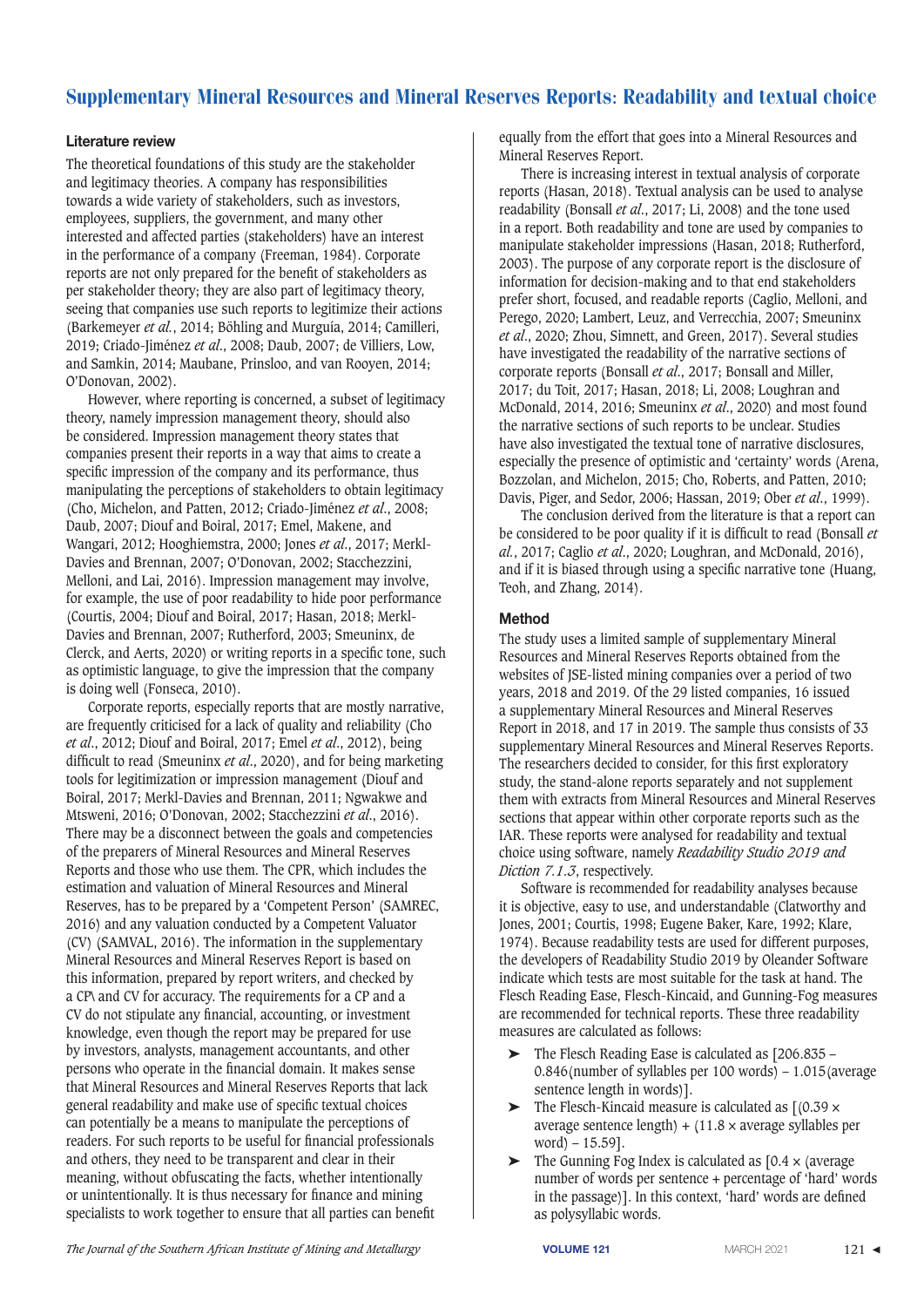In addition to these tests, the readability software also measures the length and difficulty of the words used in the reports, as well as the use of passive sentences and so-called 'wordy' items. A wordy item is defined by *Readability Studio 2019* as an unnecessarily long phrase that could be replaced with a shorter word or term, for example 'a case in point', 'a large number of', or 'a majority of'.

For narrative strategy, this study makes use of Diction 7.1.3 and its corresponding built-in word lists. Diction 7.1.3 measures the textual characteristics of text to determine if a specific linguistic strategy is used (Hart, 2000; Hart and Carroll, 2013). The broad narrative strategy categories are Certainty, Optimism, Activity, Realism, and Commonality (Hart, 2000; Laskin, 2018). A detailed table illustrating the types of words Diction considers in each category is included as an appendix to this paper.

The result from a textual analysis is a score based on the frequency that a narrative choice occurs. These scores are measured against a predetermined standard as specified by the software developer and built into the software (Alexa and Zuell, 2000; Hart, 2000; Hart and Carroll, 2013). For this study, the text is measured against the Corporate Financial Reports normative base. This means the reports analysed for this study were measured based on the narrative sections of corporate reports, in South Africa the IARs. A software application for narrative analysis has the benefit of inherent stability, clear coding rules that allow for comparability, coder reliability, and the ability to process large volumes of text (Ober *et al*., 1999).

The results from the readability tests and narrative analysis are analysed in terms of descriptive statistics to create an initial frame of reference for future studies using more advanced statistical techniques.

### **Results**

Analysis of a sample of supplementary Mineral Resources and Mineral Reserves Reports shows a general lack of readability and specific narrative tones. Table I depicts the basic descriptive statistical results for the readability of the 33 supplementary Mineral Resources and Mineral Reserves Reports. The results were averaged rather than summed so that the values correspond to the readability measure interpretation scales. The use of average values assumes that the measures for the separate items use the same response format and have equivalent error score variances (Bedeian, 2014). Since standard tests are applied to all the Mineral Resources and Mineral Reserves Reports, these assumptions are confirmed for the variables considered in this study.

The Flesch-Kincaid measure refers to the grade (or education) level a reader needs to understand the material (Li, 2008). The

results from the Flesch-Kincaid readability measure show a range from 12.80 to 19.00, with a mode of 19.00 (the mode is the score that occurred most often). This indicates that the Mineral Resources and Mineral Reserves Reports are *Very Difficult* to read and only understandable by university graduates or postgraduate students (*i.e*. individuals with between 13 and 19 years' education, but most often at least 19 years). Even though investors and investor advisors usually hold a tertiary qualification, they are not necessarily experts in mining and geology. In addition, other stakeholders who may not possess a tertiary qualification may have a legitimate interest in the operations of the company and should not be ignored. A further implication of poor readability in the South African context is that English is a second or third language for the majority of the population. South Africa has 11 official languages and English is only the sixth most common home language (8.1%), although it is the second most common language (16.6%) spoken outside the home (isiZulu ranks first with 25.1%) (South Africa, 2019). Readability tests originate from countries where English is the first (or sometimes only) language. Thus a text considered by a readability test to be readable by someone with 15 years of education may require even further or more specialised education in South Africa.

The results from the Flesch Reading Ease formula range from 5.00 to 47.00, with a mode of 31.00. The lower this value, the more difficult the text is considered to be (Flesch, 1979). The 30 to 50 standard range for Flesch Reading Ease is indicative of *Difficult* material that is appropriate for individuals with an undergraduate degree (*e.g.*, academic literature). The zero to 30 standard range indicates *Very Difficult* material, which is appropriate for individuals with a postgraduate degree (*e.g*. scientific material). The reading ease of Mineral Resources and Mineral Reserves Reports differs widely but is within the category of *Difficult to Very Difficult*, similar to the Flesch-Kincaid measure.

The Gunning Fog Index formula indicates that short sentences written in plain English score better than long sentences written in complicated language. The ideal Fog readability score is 7 or 8. The score of between 10.20 and 16.40 and mode of 15.00 indicate again that the Mineral Resources and Mineral Reserves Reports are too hard for most people to read.

Readability tests are ideal as initial tests of readability. For example, the tests do not consider that not all multi-syllabic words are necessarily difficult. In corporate reports one cannot realistically use only simple words. However, an excessive number of difficult words can indicate potential readability issues.

In addition to the standard readability measures, the percentage of complex and long words in the Mineral Resources

| <b>Readability results: descriptive statistics</b> |             |             |           |               |        |          |
|----------------------------------------------------|-------------|-------------|-----------|---------------|--------|----------|
|                                                    | <b>Mean</b> | <b>Mode</b> | <b>SD</b> | Range         | Min.   | Max.     |
| Flesch-Kincaid                                     | 16.09       | 19.00       | 2.19      | 6.20          | 12.80  | 19.00    |
| <b>Flesch Reading Ease</b>                         | 30.15       | 31.00       | 9.89      | 42.00         | 5.00   | 47.00    |
| Gunning Fog                                        | 13.56       | 15.00       | 1.92      | 6.20          | 10.20  | 16.40    |
| % complex words                                    | 0.24        | 23.10%      | 0.02      | 0.08          | 0.20   | 0.27     |
| % of long words                                    | 0.42        | 38.60%      | 0.02      | 0.10          | 0.37   | 0.48     |
| Passive voice                                      | 416.39      | 117.00      | 932.60    | 3 3 3 6 . 0 0 | 117.00 | 3 453.00 |
| Wordy items                                        | 16.09       | 19.00       | 2.19      | 6.20          | 12.80  | 19.00    |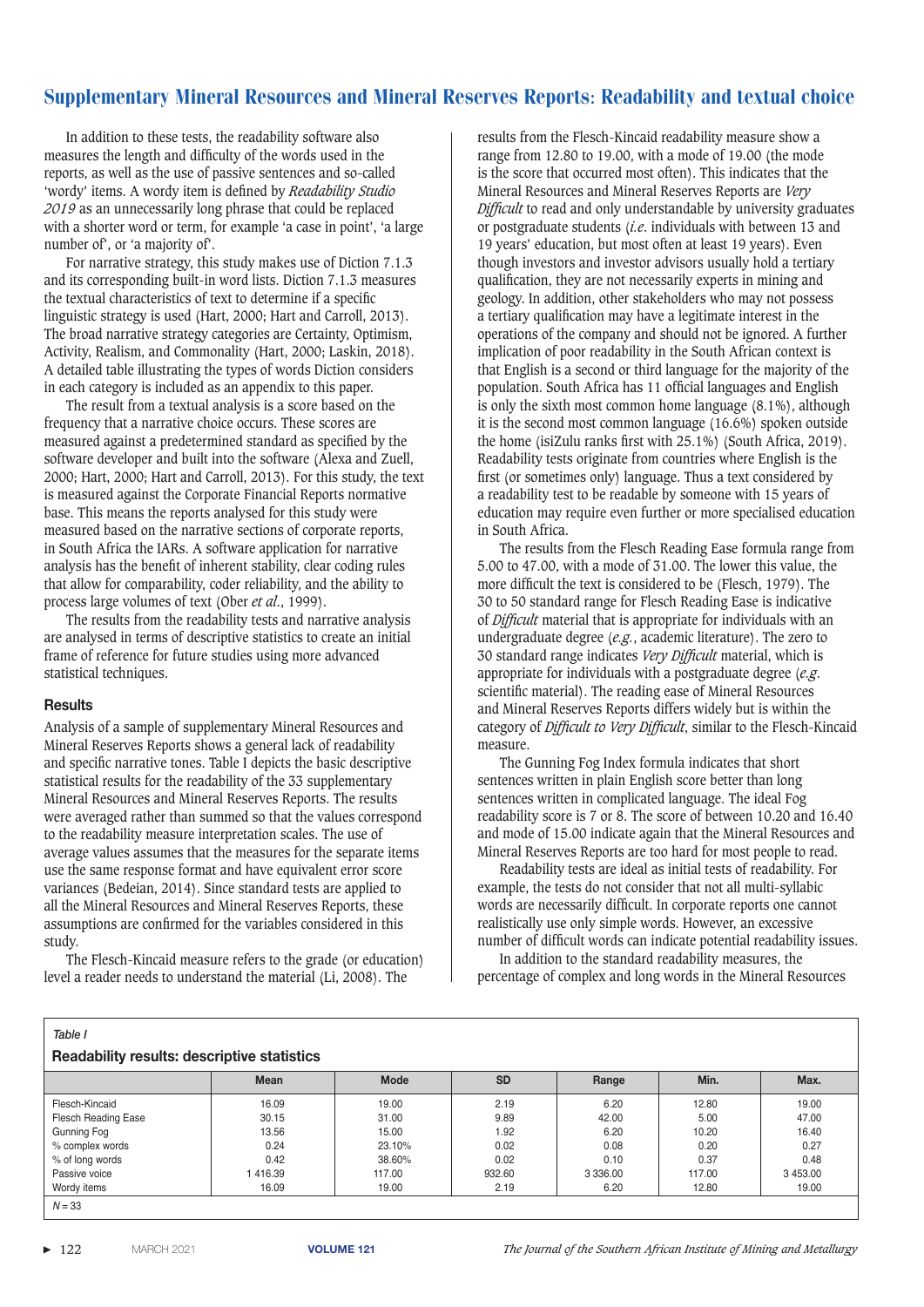and Mineral Reserves Reports is significant. The text in the reports contains several passive voice sentences, which in essence are harder to follow than sentences written in the active voice and can be used to hide a negative message due to their being inherently more difficult to read (Sydserff and Weetman, 1999). This is a generalization, and passive voice is not necessarily used as a means to manipulate a text, but it is something to avoid and look out for as it does affect readability.

The Mineral Resources and Mineral Reserves Reports contain significant numbers of wordy items that can be replaced by simpler words or phrases. The following are examples of wordy items that were highlighted by the software. These indicate narrative that is difficult to read and which can be stated in simpler terms without infringing on the meaning of the text or 'dumbing it down'.

| abbreviated           | shortened                         |
|-----------------------|-----------------------------------|
| accomplished          | did, done                         |
| actually              | really                            |
| alternative           | choice                            |
| amendment             |                                   |
| annually              | change<br>yearly                  |
|                       |                                   |
| as a consequence of   | because, because of, from, since  |
| as a result of        | because of, due to, following     |
| as well as            | and, also                         |
| at the time           | when                              |
| by means of           | by, with, from, in, over, through |
| commencement          | start.                            |
| frequently            | often                             |
| however               | but.                              |
| in terms of           | as for                            |
| is in compliance with | complies with                     |
| necessary             | needed                            |
| obtained              | got                               |
| previous              | earlier, past                     |
| previously            | before, earlier                   |
| prior to              | before                            |
| required              | needed                            |
| result in             | lead to                           |
| taking into account   | considering                       |
|                       |                                   |

Other examples of readability issues in specific sentences or sections in the Mineral Resources and Mineral Reserve Reports are as follows:

*The use of simpler terms:*

On the basis of seam thickness and coal quality… Based on seam thickness and coal quality…

*Using the active voice rather than passive voice:* Additional exclusive Mineral Resources of 1.6 billion tonnes at a grade of 0.37 %TCu are also declared... The company also declared more exclusive Mineral Resources of 1.6 billion tonnes at a grade of 0.37 %TCu…

These are only a few examples. In a lengthy document of more than 100 pages, persistent use of unnecessary or difficult words where simpler ones are available can result in an overall unreadable text.

For the textual analysis, Diction 7.1.3 was used to measure the narrative tone in the Mineral Resources and Mineral Reserves Reports using pre-defined built-in word lists that represent a specific narrative style, as shown in the table in the Appendix. Table II summarizes the descriptive statistics for narrative tone.

*Diction* analyses text for certain narrative choices. There are five main categories: *Certainty, Optimism, Activity, Realism,* and *Commonality*. As a main category, the *Certainty* aspect (mean = 44.89; SD = 4.90, mode = 29.66) refers to language indicating purpose, inflexibility, completeness, and a tendency to speak with authority. Under *Certainty*, the results show high levels of the use of words relating to *Insistence* (mean = 124.45; SD = 60.61, mode = 24.27), which refers to an ordered environment, and *Numerical Terms* (mean = 93.04; SD = 67.61, mode = 12.69), which is to be expected, due to the reports being quantitative in nature. The *Optimism* main category (mean = 49.52; SD = 1.48, mode = 50.17) refers to language that endorses a person, group, concept, or event or that highlights their positive attributes. The use of *Inspiration* type words (mean  $= 2.58$ : SD  $= 2.41$ , mode =0.16) was the most prominent part of the *Optimism* score. In the *Activity* main category (mean =  $48.00$ ; SD = 1.62, mode = 51.16), which refers to language featuring movement, change, the implementation of ideas, and the avoidance of passivity, words relating to *Accomplishment* (mean = 9.91; SD = 4.93, mode = 7.91) and *Communication* (mean = 5.59; SD = 3.53, mode =2.99) stood out. The *Realism* main category (mean = 46.80; SD = 1.86, mode =  $54.78$ ) relates to language describing tangible, immediate, recognizable matters that affect people's everyday lives. The most prominent categories of words under *Realism* were *Spatial Terms* (mean = 11.06; SD = 7.43, mode = 1.08), which makes sense in the context of mining operations, and *Concreteness* (mean = 20.31; SD = 10.32, mode = 2.66), which relates to tangible objects. The mean values for *Temporal Terms* and *Complexity* were not exceptionally high, but the mode values were (3.23 and 5.47 respectively). The main category of *Commonality* (mean =  $48.99$ ; SD =  $1.75$ , mode =  $45.70$ ) refers to language highlighting the values of a group. The most prominent word categories under *Commonality* were *Centrality* (mean =  $6.31$ ; SD = 4.57, mode = 0.63), which relates to core values, and *Cooperation* (mean =  $4.86$ ; SD =  $3.49$ , mode =  $6.69$ ), which refers to interactions among people.

A summary of the main categories of textual choice (as shown in Table III) indicates that the Mineral Resources and Mineral Reserves Reports tend to make extensive use of words relating to *Optimism* and *Commonality*, as shown by the mean scores for these categories. This can indicate an attempt to ensure that interested parties firstly get a positive and optimistic picture of the company's Mineral Resources and Mineral Reserves (*Optimism*), and secondly to create the impression that the company operates in an environment that emphasises the importance of core values (*Commonality*). If the mode values are considered (*i.e*., scores that occur most frequently for the companies) both *Optimism* and *Commonality* feature again, with *Activity* in addition, indicating the frequent use of words related to movement, change, and new ideas.

The output from *Diction* 7.1.3 does not provide specific examples of text that takes on a particular narrative tone. However, to illustrate how narrative tone can be used to manipulate impressions, the 2013 Mineral Resources and Mineral Reserves Report of a prominent company that was affected by the Marikana massacre of 2012 was analysed. The results from the narrative analysis show similar high scores for especially *Optimism* (highlighting positive attributes) and *Commonality* (highlighting the values of a group). Given the effect that the Marikana event had on this company's profile, it makes sense that the reports published subsequently should try to convince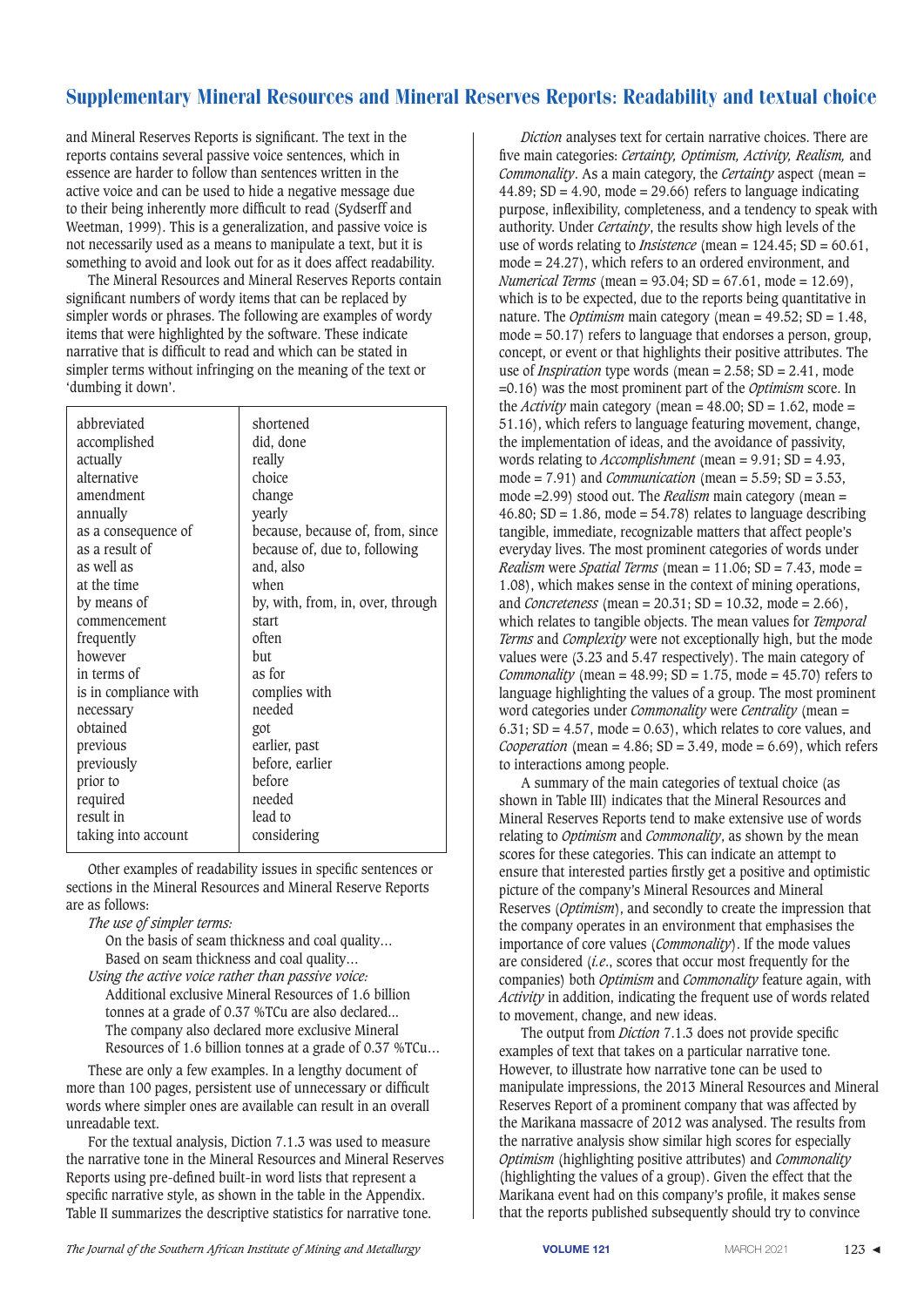#### *Table II*

 **Narrative analysis: descriptive statistics**

| Narrauve analysis: descriptive statistics |        |             |           |        |       |        |
|-------------------------------------------|--------|-------------|-----------|--------|-------|--------|
|                                           | Mean   | <b>Mode</b> | <b>SD</b> | Range  | Min.  | Max.   |
| Certainty                                 | 44.89  | 29.66       | 4.90      | 22.13  | 29.66 | 51.79  |
| Tenacity                                  | 11.09  | 1.29        | 10.04     | 40.31  | 1.29  | 41.60  |
| Levelling terms                           | 3.25   | 0.58        | 2.10      | 8.25   | 0.58  | 8.83   |
| Collectives                               | 3.82   | 3.69        | 2.54      | 11.21  | 0.38  | 11.59  |
| Insistence                                | 124.45 | 24.27       | 60.61     | 269.09 | 24.27 | 293.36 |
| Numerical terms                           | 93.04  | 12.69       | 67.61     | 284.29 | 12.69 | 296.98 |
| Ambivalence                               | 2.30   | 0.36        | 2.01      | 8.54   | 0.09  | 8.63   |
| Self-reference                            | 2.54   | 0.20        | 4.26      | 17.58  | 0.05  | 17.63  |
| Variety                                   | 0.42   | 0.46        | 0.10      | 0.38   | 0.21  | 0.59   |
| Optimism                                  | 49.52  | 50.17       | 1.48      | 7.28   | 45.70 | 52.98  |
| Praise                                    | 1.72   | 0.00        | 1.53      | 5.54   | 0.00  | 5.54   |
| Satisfaction                              | 0.23   | 0.00        | 0.30      | 1.07   | 0.00  | 1.07   |
| Inspiration                               | 2.58   | 0.16        | 2.41      | 8.51   | 0.16  | 8.67   |
| <b>Blame</b>                              | 0.39   | 0.00        | 0.70      | 3.66   | 0.00  | 3.66   |
| Hardship                                  | 1.11   | 0.13        | 0.94      | 3.65   | 0.04  | 3.69   |
| Denial                                    | 1.86   | 1.05        | 2.02      | 7.97   | 0.00  | 7.97   |
| Activity                                  | 48.00  | 51.16       | 1.62      | 6.77   | 45.00 | 51.77  |
| Aggression                                | 0.64   | 0.00        | 0.50      | 1.73   | 0.00  | 1.73   |
| Accomplishment                            | 9.91   | 7.91        | 4.93      | 24.27  | 3.89  | 28.16  |
| Communication                             | 5.59   | 2.99        | 3.53      | 13.29  | 0.81  | 14.10  |
| Motion                                    | 0.17   | 0.00        | 0.28      | 1.24   | 0.00  | 1.24   |
| Cognition                                 | 7.38   | 0.43        | 5.18      | 19.60  | 0.43  | 20.03  |
| Passivity                                 | 2.88   | 0.76        | 2.47      | 11.00  | 0.59  | 11.59  |
| Embellishment                             | 0.80   | 0.47        | 0.79      | 4.57   | 0.20  | 4.77   |
| Realism                                   | 46.80  | 45.78       | 1.86      | 8.17   | 43.80 | 51.97  |
| Familiarity                               | 64.84  | 21.44       | 29.19     | 98.96  | 21.44 | 120.40 |
| Spatial terms                             | 11.06  | 1.08        | 7.43      | 39.01  | 1.08  | 40.09  |
| Temporal terms                            | 5.68   | 3.23        | 4.66      | 22.68  | 0.92  | 23.60  |
| Present concern                           | 3.42   | 0.96        | 1.69      | 6.72   | 0.62  | 7.34   |
| Human interest                            | 2.01   | 0.98        | 1.66      | 6.49   | 0.22  | 6.71   |
| Concreteness                              | 20.31  | 2.66        | 10.32     | 35.67  | 2.66  | 38.33  |
| Past concern                              | 1.42   | 0.02        | 1.28      | 5.16   | 0.00  | 5.16   |
| Complexity                                | 4.78   | 5.47        | 0.66      | 2.50   | 3.36  | 5.86   |
| Commonality                               | 48.99  | 45.70       | 1.75      | 8.50   | 45.70 | 54.20  |
| Centrality                                | 6.31   | 0.63        | 4.57      | 23.49  | 0.63  | 24.12  |
| Cooperation                               | 4.86   | 6.69        | 3.49      | 19.51  | 0.84  | 20.35  |
| Rapport                                   | 0.74   | 0.02        | 0.53      | 2.26   | 0.02  | 2.28   |
| Diversity                                 | 1.81   | 0.47        | 1.79      | 7.04   | 0.00  | 7.04   |
| Exclusion                                 | 1.69   | 1.26        | 1.29      | 6.29   | 0.01  | 6.30   |
| Liberation                                | 0.79   | 0.01        | 0.89      | 3.38   | 0.01  | 3.39   |
| $N = 33$                                  |        |             |           |        |       |        |

 *Table III*

 **Summary statistics for the main narrative choice categories**

|             | <b>Mean</b> | Mode  | <b>SD</b> | <b>SE</b> mean |
|-------------|-------------|-------|-----------|----------------|
| Activity    | 48.00       | 51.16 | 1.619     | 0.282          |
| Optimism    | 49.52       | 50.17 | 1.484     | 0.258          |
| Certainty   | 44.89       | 29.66 | 4.897     | 0.853          |
| Realism     | 46.80       | 45.78 | 1.862     | 0.324          |
| Commonality | 48.99       | 45.70 | 1.748     | 0.304          |

interested parties of the company's commitment through optimistic words and words that show a sense of value. This indicates that there may have been a measure of bias in the way the report is presented to subtly manipulate readers' impressions of the company.

#### **Discussion and conclusions**

The results of this exploratory study indicate that narrative manipulation occurs in Mineral Resources and Mineral Reserves Reports through word choices that make the reports difficult to read and specific narrative selections, which bring in bias and may be a means to manipulate impressions. The lack of

readability and use of specific narrative reduces the informational value of the reports. It disregards the requirement stated by Dominy *et al*. (2002) that reports should be presented in a way that considers the goals, background, and competencies of the company's various stakeholders, and is not in line with general principles of plain language as recommended by the SEC (1998).

One can argue that a Mineral Resources and Mineral Reserves Report is a technical report and is by nature a complex document requiring complex language. However, the general narrative of a Mineral Resources and Mineral Reserves Report should be written in a way to make it accessible to more stakeholders. Not only investors are interested in the information contained in these reports, but also others such as local communities. Some companies compensate employees with shares in the company, and thus employees are more likely to show an interest in the company's operations and performance through its corporate reports. Despite the fact that there will undoubtedly be advanced technical terms in a Mineral Resources and Mineral Reserves Report, the use of wordy items and passive voice sentences, of which there were many in the reports analysed, can cause confusion if not used cautiously or for a specific purpose. The excessive use of *Optimistic* and *Commonality* words can also be considered bias or manipulation rather than necessity.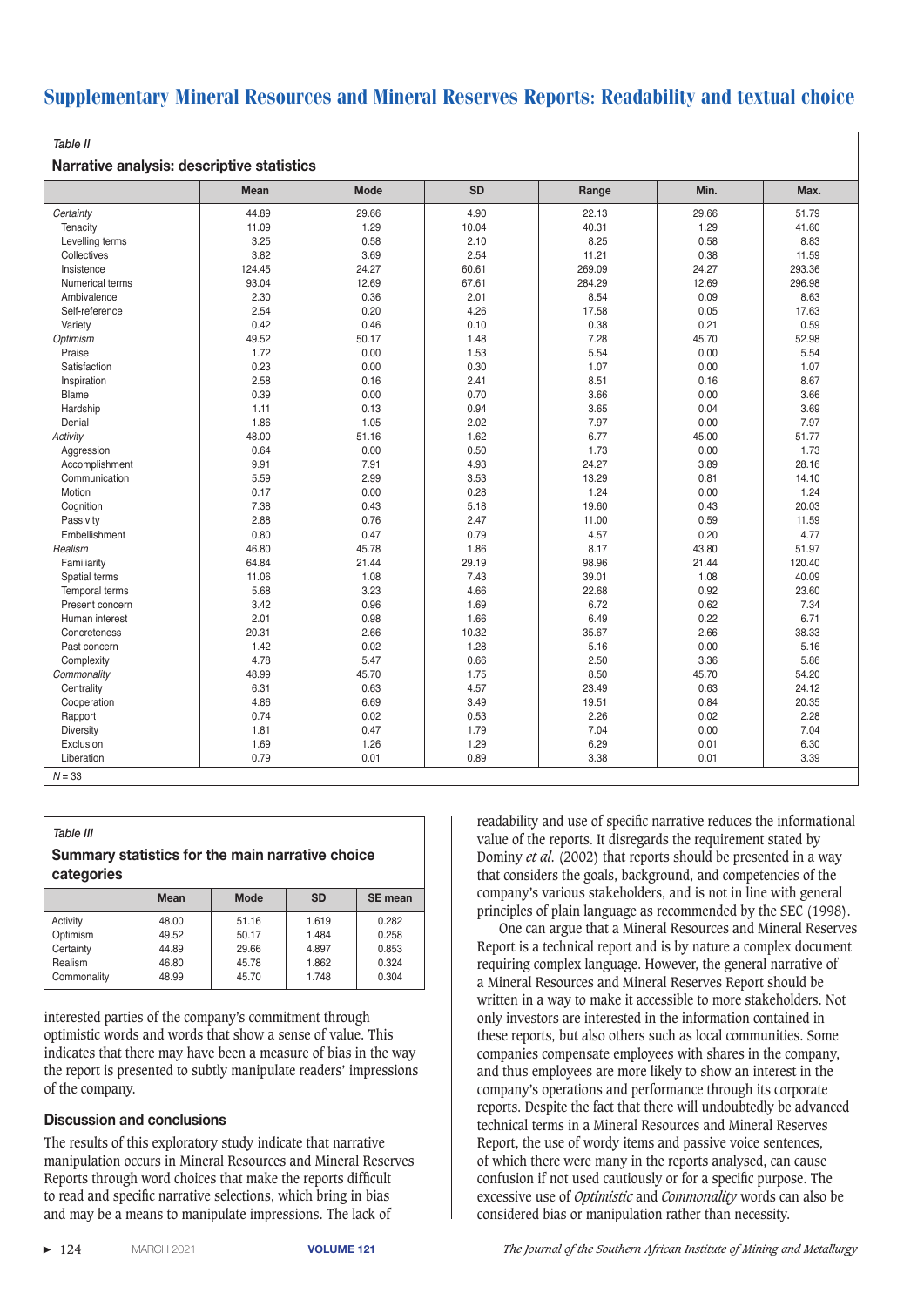The results from this study will be valuable to specifically the management and directors of mining companies, as they highlight a potential shortcoming in Mineral Resources and Mineral Reserves reporting that can be easily remedied. To ensure transparency and accountability to stakeholders, companies have a responsibility to present their published communications in a readable and unbiased format. The results from the study suggest that bodies such as the JSE and the SAMREC and SAMVAL Code committees need to pay attention to the narrative styles used in the corporate reports of mining companies. Tertiary institutions that teach students the art of report-writing ought to take cognisance of the principles of a clear, readable, and unbiased report. The results also provide evidence that stakeholders should be vigilant regarding the practices used in narrative reports and aware that the information they receive is not necessarily an objective view of the company's operations and position. Stakeholders with an important interest in a mining company could consider attending the training events that give more detail on the interpretation of Mineral Resources and Mineral Reserves statements in company reports.

The study has limitations, the first being the small sample size. Since companies started preparing IARs they also began to include Mineral Resources and Mineral Reserves information in them rather than providing it as supplementary documents. Future research could extract the Mineral Resources and Mineral Reserves sections from IARs in order to investigate a larger sample. Another limitation is that this study is confined to South Africa. It will be valuable to see whether Mineral Resources and Mineral Reserves Reports from other countries differ in their readability and narrative choice. Future research could explore the readability aspect in more detail and obtain users' inputs through surveys or reading experiments.

### **References**

- ALEXA, M. and ZUELL, C. 2000. Text analysis software: commonalities, differences and limitations: The results of a review. *Quality and Quantity*, vol. 34, no. 3. pp. 299–321. http://dx.doi.org/10.1023/A:1004740203542
- ARENA, C., BOZZOLAN, S., and MICHELON, G. 2015. Environmental reporting: Transparency to stakeholders or stakeholder manipulation? An analysis of disclosure tone and the role of the board of directors. *Corporate Social Responsibility and Environmental Management*, vol. 22, no. 6. pp. 346–361. https://doi.org/10.1002/csr.1350
- BARKEMEYER, R., COMYNS, B., FIGGE, F., and NAPOLITANO, G. 2014. CEO statements in sustainability reports: Substantive information or background noise? *Accounting Forum*, vol. 38, no. 4. pp. 241–257. http://dx.doi.org/10.1016/j. accfor.2014.07.002
- BEDEIAN, A.G. 2014. 'More than meets the eye': A guide to interpreting the descriptive statistics and correlation matrices reported in management research. *Academy of Management Learning & Education*, vol. 13, no. 1. pp. 121–135. http://dx.doi.org/10.5465/amle.2013.0001
- BÖHLING, K., and MURGUÍA, D. 2014. Sustainability reporting in the mining sector: Why institutional dynamics of reporting disappoint beliefs in its potentials for increased corporate accountability. *Proceedings of the Fifth Biennial Conference of the European Consortium on Political Research Standing Group on Regulatory Governance on 'Regulatory Governance between Global and Local', IBEI*, Barcelona, 25–27 June 2014. ECPR Standing Group on Regulatory Governance. European Consortium for Political Research, Colchester, UK.
- BONSALL IV, S.B., LEONE, A.J., MILLER, B.P., and RENNEKAMP, K. 2017. A plain English measure of financial reporting readability. *Journal of Accounting and Economics*, vol. 63, no. 2–3. pp. 329–357. https://doi.org/10.1016/j. jacceco.2017.03.002
- BONSALL, S.B., and MILLER, B.P. 2017. The impact of narrative disclosure readability on bond ratings and the cost of debt. *Review of Accounting Studies*, vol. 22, no. 2. pp. 608–643. https://doi.org/10.1007/s11142-017-9388-0
- Caglio, A., Melloni, G., and Perego, P. 2020. Informational content and assurance of textual disclosures: Evidence on Integrated reporting. *European Accounting Review*, vol. 29, no. 1. pp. 1–29. https://doi.org/10.1080/09638180.2019.16 77486
- Camilleri, M.A. 2019. Theoretical insights on integrated reporting: Valuing the financial, social and sustainability disclosures. *Integrated Reporting. CSR, Sustainability, Ethics & Governance*. Idowu, S.O. and Schmidpeter, R. (eds). Springer, Cham, Switzwelands. pp. 61-76.
- CHO, C.H., MICHELON, G., and PATTEN, D.M. 2012. Impression management in sustainability reports: An empirical investigation of the use of graphs. *Accounting and the Public Interest*, vol. 12, no. 1. pp. 16–37. https://doi. org/10.2308/apin-10249
- Cho, C.H., Roberts, R.W., and Patten, D.M. 2010. The language of US corporate environmental disclosure. *Accounting, Organizations and Society*, vol. 35, no. 4. pp. 431–443. https://doi.org/10.1016/j.aos.2009.10.002
- Clatworthy, M. and Jones, M.J. 2001. The effect of thematic structure on the variability of annual report readability. *Accounting, Auditing & Accountability Journal*, vol. 14, no. 3. pp. 311–326. http://dx.doi. org/10.1108/09513570110399890
- Courtis, J.K. 1998. Annual report readability variability: tests of the obfuscation hypothesis. *Accounting, Auditing & Accountability Journal*, vol. 11, no. 4. pp. 459–472. http://dx.doi.org/10.1108/09513579810231457
- Courtis, J.K. 2004. Corporate report obfuscation: artefact or phenomenon? *The British Accounting Review*, vol. 36, no. 3. pp. 291–312. https://doi. org/10.1016/j.bar.2004.03.005
- Criado-Jiménez, I., Fernández-Chulián, M., Larrinaga-González, C., and Husillos-CAROUÉS, F.J. 2008. Compliance with mandatory environmental reporting in financial statements: The case of Spain (2001–2003). *Journal of Business Ethics*, vol. 79, no. 3. pp. 245–262. https://doi.org/10.1007/s10551-007- 9375-7
- Daub, C.-H. 2007. Assessing the quality of sustainability reporting: an alternative methodological approach. *Journal of Cleaner Production,* vol. 15, no. 1. pp. 75–85. https://doi.org/10.1016/j.jclepro.2005.08.013
- DAVIS, A.K., PIGER, J.M., and SEDOR, L.M. 2006. Beyond the numbers: An analysis of optimistic and pessimistic language in earnings press releases, vol. 5. Federal Reserve Bank of St. Louis, St Louis, MO.
- De Villiers, C., Low, M., and Samkin, G. 2014. The institutionalisation of mining company sustainability disclosures. *Journal of Cleaner Production*, vol. 84, no. 1. pp. 51–58. http://dx.doi.org/10.1016/j.jclepro.2014.01.089
- DIOUF, D. and BOIRAL, O. 2017. The quality of sustainability reports and impression management: A stakeholder perspective. *Accounting, Auditing & Accountability Journal*, vol. 30, no. 3. pp. 643–667. https://doi.org/10.1108/ AAAJ-04-2015-2044
- Dominy, S.C., Noppé, M.A., and Annels, A E. 2002. Errors and uncertainty in mineral resource and ore reserve estimation: The importance of getting it right. *Exploration and Mining Geology*, vol. 11, no. 1–4. pp. 77–98. https://doi. org/10.2113/11.1-4.77
- Du Torr, E. 2017. The readability of integrated reports. *Meditari Accountancy Research*, vol. 25, no. 4. pp. 629–653. https://doi.org/10.1108/ MEDAR-07-2017-0165
- Emel, J., Makene, M., and Wangari, E. 2012. Problems with reporting and evaluating mining industry community development projects: a case study from Tanzania. *Sustainability*, vol. 4, no. 2. pp. 257–277. https://doi.org/0.3390/su4020257
- Eugene Baker III, H. and Kare, D.D. 1992. Relationship between annual report readability and corporate financial performance. *Management Research News*, vol. 15, no. 1. pp. 1–4. http://dx.doi.org/10.1108/eb028188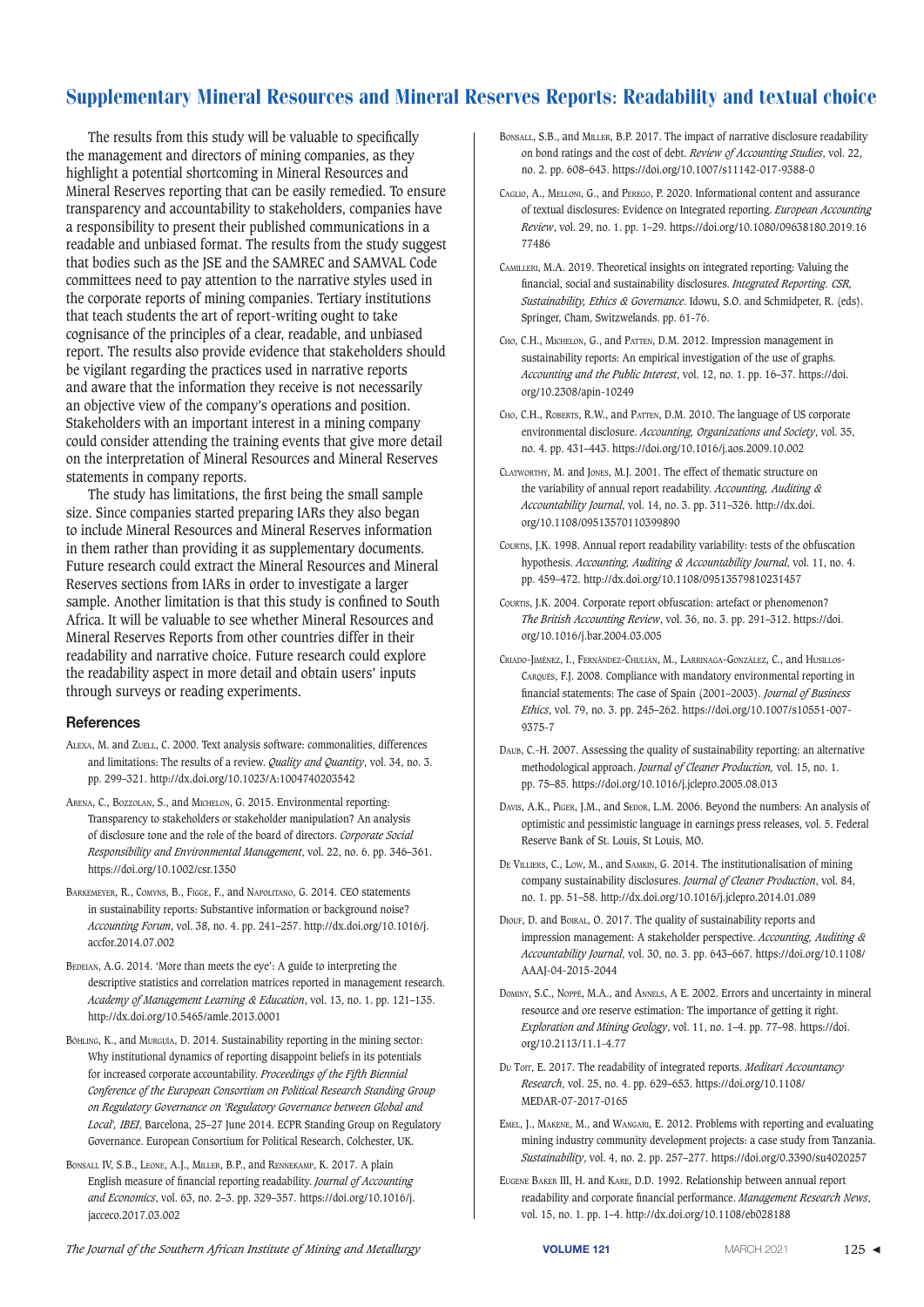- FIELD, T. 2020. South African community wins right to access mining application. But who will win the war? *The Conversation*. https://theconversation.com/ south-african-community-wins-right-to-access-mining-application-but-whowill-win-the-war-147522
- Flesch, R. 1979. How to write plain English: Let's start with the formula. http:// pages.stern.nyu.edu/~wstarbuc/Writing/Flesch.htm [accessed 14 September 2020].
- Fonseca, A. 2010. How credible are mining corporations' sustainability reports? A critical analysis of external assurance under the requirements of the international council on mining and metals. *Corporate Social Responsibility and Environmental Management*, vol. 17, no. 6. pp. 355–370. https://doi. org/10.1002/csr.230
- Freeman, R. 1984. Strategic Management: A Stakeholder Approach. Pitman, Boston, MA.
- Hart, R. 2000. Diction 5.0: The text analysis program. Sage, Thousand Oaks, CA.
- HART, R., and CARROLL, C. 2013. Diction 7: The text analyses program. Digitext, Austin, TX.
- Hasan, M.M. 2018. Readability of narrative disclosures in 10-K reports: Does managerial ability matter? *European Accounting Review*, vol. 29, no. 1. pp. 1–22. https://doi.org/10.1080/09638180.2018.1528169
- Hassan, A. 2019. Verbal tones in sustainability assurance statements: An empirical exploration of explanatory factors. *Sustainability Accounting, Management and Policy Journal*, vol. 10, no. 3. https://doi.org/10.1108/SAMPJ-06-2017-0051
- Hooghiemstra, R. 2000. Corporate communication and impression management–new perspectives why companies engage in corporate social reporting. *Journal of Business Ethics*, vol. 27, no. 1. pp. 55–68.
- Huang, X., Teoh, S. H., and Zhang, Y. 2014. Tone management. *The Accounting Review*, vol. 89, no. 3, pp. 1083–1113. https://doi.org/10.2308/accr-50684
- JONES, M., MELIS, A., GAIA, S., and ARESU, S. 2017. Impression management and retrospective sense-making in corporate annual reports: Banks' graphical reporting during the global financial crisis. *International Journal of Business Communication*, vol. 57, no. 4. pp. 1–23. https://doi. org/10.1177/2329488417712010
- Klare, G.R. 1974. Assessing readability. *Reading Research Quarterly*, vol. 10, no. 1. pp. 62–102.
- Lambert, R., Leuz, C., and Verrecchia, R. E. 2007. Accounting information, disclosure, and the cost of capital. *Journal of Accounting Research*, vol. 45, no. 2, pp. 385–420. https://doi.org/10.1111/j.1475-679X.2007.00238.x
- Laskin, A.V. 2018. The narrative strategies of winners and losers: Analyzing annual reports of publicly traded corporations. *International Journal of Business Communication*, vol. 55, no. 3. pp. 338–356. https://doi. org/10.1177/2329488418780221
- Li, F. 2008. Annual report readability, current earnings, and earnings persistence. *Journal of Accounting and Economics*, vol. 45, no. 2. pp. 221–247. https://doi. org/10.1016/j.jacceco.2008.02.003
- LOUGHRAN, T. and McDONALD, B. 2014. Measuring readability in financial disclosures. *Journal of Finance*, vol. 69, no. 4. pp. 1643–1671. https://doi.org/10.1111/ jofi.12162
- LOUGHRAN, T. and McDONALD, B. 2016. Textual analysis in accounting and finance: A survey. *Journal of Accounting Research*, vol. 54, no. 4. pp. 1187–1230. https:// doi.org/10.1111/1475-679X.12123
- Maubane, P., Prinsloo, A., and van Rooyen, N. 2014. Sustainability reporting patterns of companies listed on the Johannesburg securities exchange. *Public Relations Review*, vol. 40, no. 2. pp. 153–160. http://dx.doi.org/10.1016/j. pubrev.2014.02.014
- 
- Merkl-Davies, D.M. and Brennan, N.M. 2007. Discretionary disclosure strategies in corporate narratives: incremental information or impression management? *Journal of Accounting Literature*, vol. 27, no. 1, pp. 116–196.
- Merkl-Davies, D.M. and Brennan, N.M. 2011. A conceptual framework of impression management: new insights from psychology, sociology and critical perspectives. *Accounting and Business Research*, vol. 41, no. 5. pp. 415–437. https://doi.org /10.1080/00014788.2011.574222
- MONTEVIRGEN, K. 2016. 10 Lessons learned from the SEC plain English handbook. *The Content Wrangler*, 12 May 2016. https://thecontentwrangler. com/2016/05/12/10-lessons-learned-sec-plain-english-handbook/
- NGWAKWE, C.C. and MTSWENI, S.T. 2016. Extent of sustainability assurance in South African mining companies. *Journal of Accounting and Management*, vol. 6, no. 1. pp. 59–74.
- Noppé, M. 2014. Communicating confidence in Mineral Resources and Mineral Reserves. *Journal of the Southern African Institute of Mining and Metallurgy*, vol. 114, no. 3. pp. 213–213.
- O'Donovan, G. 2002. Environmental disclosures in the annual report. *Accounting, Auditing & Accountability Journal*, vol. 15, no. 3. pp. https://doi. org/10.1108/09513570210435870
- Ober, S., Zhao, J.J., Davis, R., and Alexander, M.W. 1999. Telling it like it is: The use of certainty in public business discourse. *Journal of Business Communication*, vol. 36, no. 3. pp. 280–296. https://doi.org/10.1177/002194369903600304
- RUTHERFORD, B.A. 2003. Obfuscation, textual complexity and the role of regulated narrative accounting disclosure in corporate governance. *Journal of Management and Governance*, vol. 7, no. 2. pp. 187–210.
- SAMREC. 2016. South African Mineral Resource Committee. The South African Code for the Reporting of Exploration Results, Mineral Resources and Mineral Reserves (the SAMREC Code). 2016 Edition. http://www.samcode.co.za/codes/ category/8-reporting-codes?download=120:samrec
- SAMVAL. 2016. South African Mineral Asset Valuation Committee (SAMVAL) Working Group. The South African Code for the Reporting of Mineral Asset Valuation (The SAMVAL Code), 2016 Edition as amended1 20 December 2016. http://www.samcode.co.za/codes/category/8-reportingcodes?download=120:samrec
- SEC. 1998. A plain English handbook: How to create clear SEC disclosure documents. https://www.sec.gov/pdf/handbook.pdf [accessed 4 November 2020].
- SMEUNINX, N., DE CLERCK, B., and AERTS, W. 2020. Measuring the readability of sustainability reports: A corpus-based analysis through standard formulae and NLP. *International Journal of Business Communication*, vol. 57, no. 1. pp. 52–85. https://doi.org/10.1177/2329488416675456
- South Africa. 2019. About SA: South Africa's people. https://www.gov.za/about-sa/ south-africas-people [accessed 1 November 2020].
- Stacchezzini, R., Melloni, G., and Lai, A. 2016. Sustainability management and reporting: the role of integrated reporting for communicating corporate sustainability management. *Journal of Cleaner Production*, vol. 136, no. 1. pp. 102–110.http://dx.doi.org/10.1016/j.jclepro.2016.01.109
- SYDSERFF, R. and WEETMAN, P. 1999. A texture index for evaluating accounting narratives: An alternative to readability formulas. *Accounting, Auditing & Accountability Journal*, vol. 12, no. 4. pp. 459–488. http://dx.doi. org/10.1108/09513579910283503
- ZHOU, S., SIMNETT, R., and GREEN, W. 2017. Does integrated reporting matter to the capital market? *Abacus*, vol. 53, no. 1. pp. 94–132. https://doi.org/10.1111/ abac.12104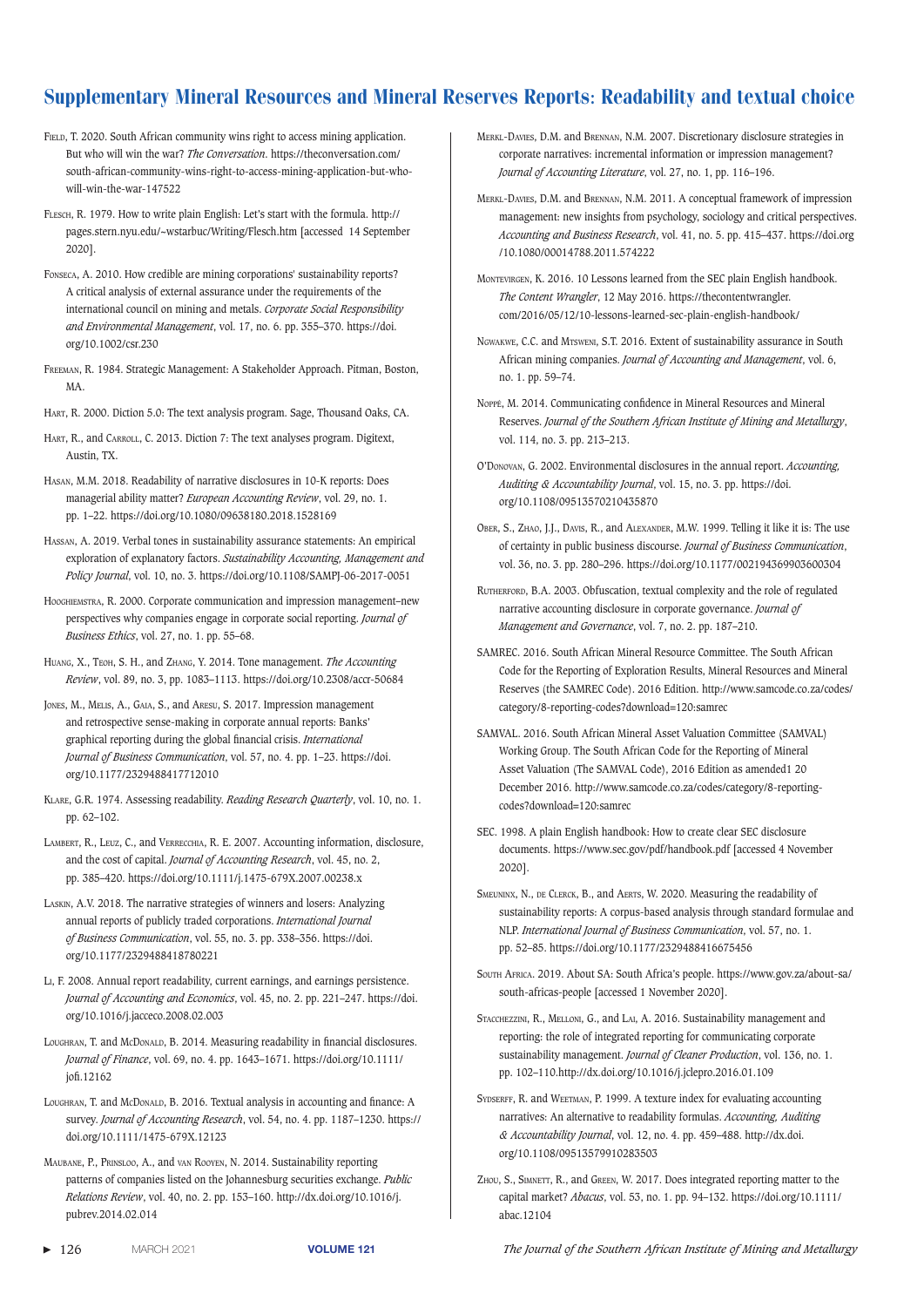### **Appendix**

| <b>Narrative strategy</b> | <b>Definition</b>                                                                                                                                                                                                                                                                                                                                                                                                                                                                                                                                                                                     |
|---------------------------|-------------------------------------------------------------------------------------------------------------------------------------------------------------------------------------------------------------------------------------------------------------------------------------------------------------------------------------------------------------------------------------------------------------------------------------------------------------------------------------------------------------------------------------------------------------------------------------------------------|
| Certainty                 | [Tenacity + Levelling + Collectives + Insistence] - [Numerical Terms + Ambivalence + Self-reference + Variety]                                                                                                                                                                                                                                                                                                                                                                                                                                                                                        |
| Tenacity                  | All uses of the verb to be (is, am, will, shall) three definitive verb forms (has, must, do) and their variants, as well as all associated contraction,s<br>(he'll, they've, ain't). These verbs connote confidence and totality.                                                                                                                                                                                                                                                                                                                                                                     |
| Levelling                 | Words used to ignore individual differences and to build a sense of completeness and assurance. Included are totalizing terms (everybody,<br>anyone, each, fully), adverbs of permanence (always, completely, inevitably, consistently), and resolute adjectives (unconditional, consummate,<br>absolute, open-and-shut).                                                                                                                                                                                                                                                                             |
| Collectives               | Singular nouns connoting plurality that function to decrease specificity: These words reflect a dependence on categorical modes of thought.<br>Included are social groupings (crowd, choir, team, humanity), task groups (army, congress, legislature, staff), and geographical entities (county,<br>world, kingdom, republic).                                                                                                                                                                                                                                                                       |
| Insistence                | This is a measure of code-restriction and semantic contentedness. The assumption is that repetition of key terms indicates a preference for a<br>limited, ordered world.                                                                                                                                                                                                                                                                                                                                                                                                                              |
| Numerical terms           | Any sum, date, or product specifying the facts in each case. This dictionary treats each isolated integer as a single word and each separate group<br>of integers as a single word. In addition, the dictionary contains common numbers in lexical format (one, tenfold, hundred, zero) as well as terms<br>indicating numerical operations (subtract, divide, multiply, percentage) and quantitative topics (digitize, tally, mathematics).                                                                                                                                                          |
| Ambivalence               | Words expressing hesitation or uncertainty, implying a speaker's inability or unwillingness to commit to the verbalization being made. Included<br>are hedges (allegedly, perhaps, might), statements of inexactness (almost, approximate, vague, somewhere), and confusion (baffled, puzzling,<br>hesitate). Also included are words of restrained possibility (could, would, he'd) and mystery (dilemma, guess, suppose, seems).                                                                                                                                                                    |
| Self-reference            | All first-person references, including I, I'd, I'll, I'm, I've, me, mine, my, myself. Self-references are treated as acts of indexing whereby the locus of<br>action appears to reside in the speaker and not in the world at large thereby implicitly acknowledging the speaker's limited vision.                                                                                                                                                                                                                                                                                                    |
| Variety                   | This measure conforms to Wendell Johnson's (1946) Type-Token Ratio, which divides the number of different words in a passage by the<br>passage's total words. A high score indicates a speaker's avoidance of overstatement and a preference for precise, molecular statements.                                                                                                                                                                                                                                                                                                                       |
| Optimism                  | [Praise + Satisfaction + Inspiration] - [Blame + Hardship + Denial]                                                                                                                                                                                                                                                                                                                                                                                                                                                                                                                                   |
| Praise                    | Affirmations of a person, group, or abstract entity. Included are terms isolating important social qualities (dear, delightful, witty), physical qualities<br>(mighty, handsome, beautiful), intellectual qualities (shrewd, bright, vigilant, reasonable), entrepreneurial qualities (successful, conscientious,<br>renowned), and moral qualities (faithful, good, noble).                                                                                                                                                                                                                          |
| Satisfaction              | Terms associated with positive affective states (cheerful, passionate, happiness), with moments of undiminished joy (thanks, smile, welcome) and<br>pleasurable diversion (excited, fun, lucky), or with moments of triumph (celebrating, pride, auspicious). Also included are words of nurturance:<br>healing, encourage, secure, relieved.                                                                                                                                                                                                                                                         |
| Inspiration               | Abstract virtues deserving of universal respect. Most of the terms in this dictionary are nouns isolating desirable moral qualities (faith, honesty,<br>self-sacrifice, virtue) as well as attractive personal qualities (courage, dedication, wisdom, mercy). Social and political ideals are also included:<br>patriotism, success, education, justice.                                                                                                                                                                                                                                             |
| Blame                     | Terms designating social inappropriateness (mean, naive, sloppy, stupid) as well as downright evil (fascist, bloodthirsty, repugnant, malicious)<br>compose this dictionary. In addition, adjectives describing unfortunate circumstances (bankrupt, rash, morbid, embarrassing) or unplanned<br>vicissitudes (weary, nervous, painful, detrimental) are included. The dictionary also contains outright denigrations: cruel, illegitimate, offensive,<br>miserly.                                                                                                                                    |
| Hardship                  | This dictionary contains natural disasters (earthquake, starvation, tornado, pollution), hostile actions (killers, bankruptcy, enemies, vices) and<br>censurable human behaviour (infidelity, despots, betrayal). It also includes unsavoury political outcomes (injustice, slavery, exploitation, rebellion)<br>as well as normal human fears (grief, unemployment, died, apprehension) and incapacities (error, cop-outs, weakness).                                                                                                                                                                |
| Denial                    | A dictionary consisting of standard negative contractions (aren't, shouldn't, don't), negative-functions words (nor, not, nay), and terms designating<br>null sets (nothing, nobody, none).                                                                                                                                                                                                                                                                                                                                                                                                           |
| Activity                  | [Aggression + Accomplishment + Communication + Motion] – [Cognition + Passivity + Embellishment]                                                                                                                                                                                                                                                                                                                                                                                                                                                                                                      |
| Aggression                | A dictionary embracing human competition and forceful action. Its terms connote physical energy (blast, crash, explode, collide), social<br>domination (conquest, attacking, dictatorships, violation), and goal-directedness (crusade, commanded, challenging, overcome). In addition,<br>words associated with personal triumph (mastered, rambunctious, pushy), excess human energy (prod, poke, pound, shove), disassembly<br>(dismantle, demolish, overturn, veto), and resistance (prevent, reduce, defend, curbed) are included.                                                               |
| Accomplishment            | Words expressing task-completion (establish, finish, influence, proceed) and organized human behaviour (motivated, influence, leader, manage).<br>Includes capitalistic terms (buy, produce, employees, sell), modes of expansion (grow, increase, generate, construction) and general functionality<br>(handling, strengthen, succeed, outputs). Also included is programmatic language: agenda, enacted, working, leadership.                                                                                                                                                                       |
| Communication             | Terms referring to social interaction, both face-to-face (listen, interview, read, speak) and mediated (film, videotape, telephone, e-mail). The<br>dictionary includes both modes of intercourse (translate, quote, scripts, broadcast) and moods of intercourse (chat, declare, flatter, demand).<br>Other terms refer to social actors (reporter, spokesperson, advocates, preacher) and a variety of social purposes (hint, rebuke, respond,<br>persuade).                                                                                                                                        |
| Motion                    | Terms connoting human movement (bustle, job, lurch, leap), physical processes (circulate, momentum, revolve, twist), journeys (barnstorm, jaunt,<br>wandering, travels), speed (lickety-split, nimble, zip, whistle-stop), and modes of transit (ride, fly, glide, swim).                                                                                                                                                                                                                                                                                                                             |
| Cognition                 | Words referring to cerebral processes, both functional and imaginative: Included are modes of discovery (learn, deliberate, consider, compare)<br>and domains of study (biology, psychology, logic, economics). The dictionary includes mental challenges (question, forget, re-examine,<br>paradoxes), institutional learning practices (graduation, teaching, classrooms), as well as three forms of intellection: intuitional (invent, perceive,<br>speculate, interpret), rationalistic (estimate, examine, reasonable, strategies), and calculative (diagnose, analyse, software, fact-finding). |